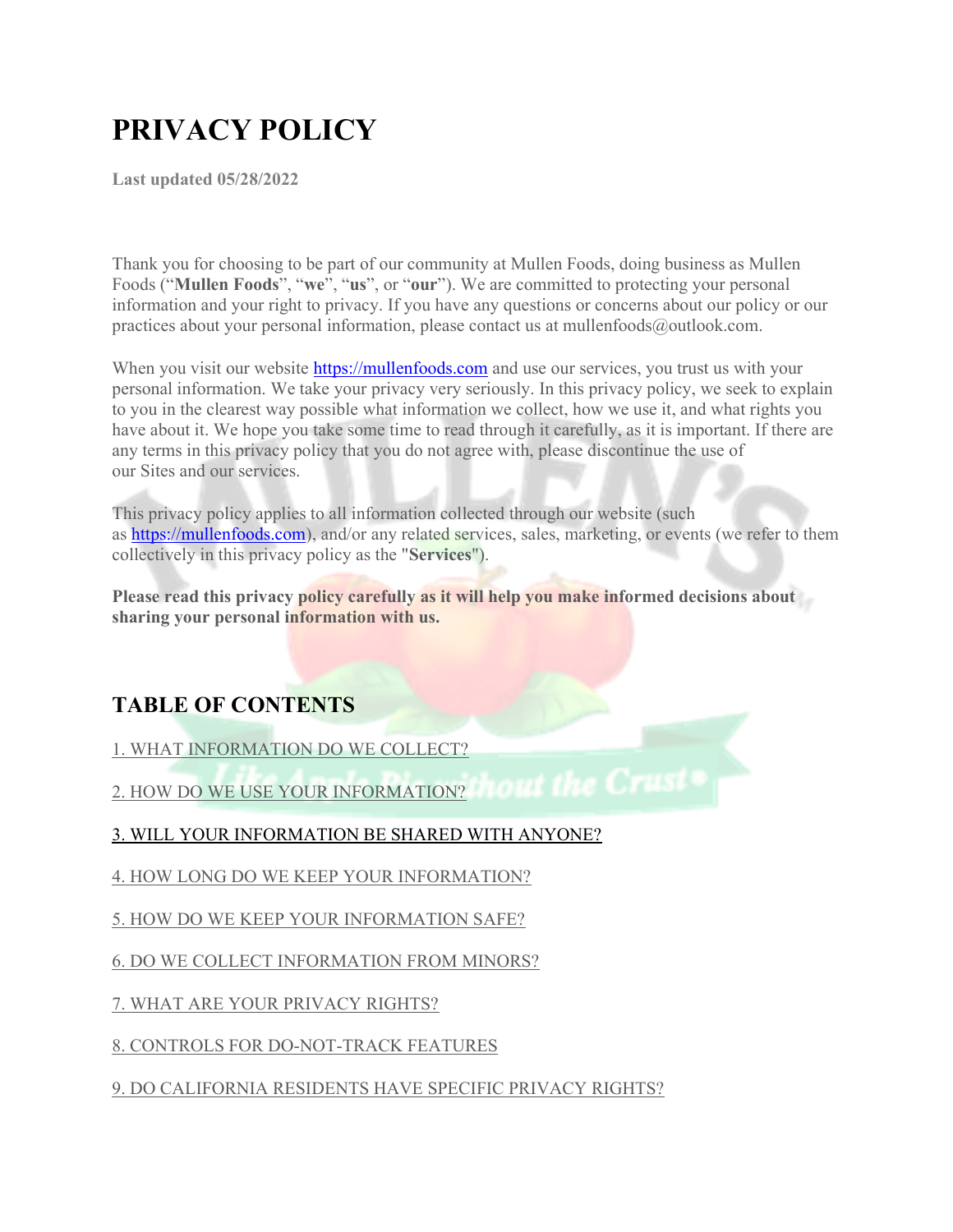#### 10. DO WE MAKE UPDATE TO THIS POLICY?

#### 11. HOW CAN YOU CONTACT US ABOUT THIS POLICY?

#### 1. WHAT INFORMATION DO WE COLLECT?

#### The personal information you disclose to us

In Short: We collect personal information that you provide to us.

We collect personal information that you voluntarily provide to us when registering at the Services expressing an interest in obtaining information about us or our products and services when participating in activities on the Services or otherwise contacting us.

The personal information that we collect depends on the context of your interactions with us and the Services, the choices you make, and the products and features you use. The personal information we collect can include the following:

Publicly Available Personal Information. We collect first name, maiden name, last name, and nickname; phone numbers; email addresses; and other similar data.

Payment Data. We collect data necessary to process your payment if you make purchases, such as your payment instrument number (such as a credit card number), and the security code associated with your payment instrument. All payment data is stored by Wix. You may find their privacy policy link(s) here: https://www.wix.com/about/privacy.

All personal information that you provide to us must be true, complete, and accurate, and you must notify us of any changes to such personal information.

### 2. HOW DO WE USE YOUR INFORMATION?

In Short: We process your information for purposes based on legitimate business interests, the fulfillment of our contract with you, compliance with our legal obligations, and/or your consent.

We use personal information collected via our Services for a variety of business purposes described below. We process your personal information for these purposes in reliance on our legitimate business interests, to enter into or perform a contract with you, with your consent, and/or for compliance with our legal obligations. We indicate the specific processing grounds we rely on next to each purpose listed below.

We use the information we collect or receive: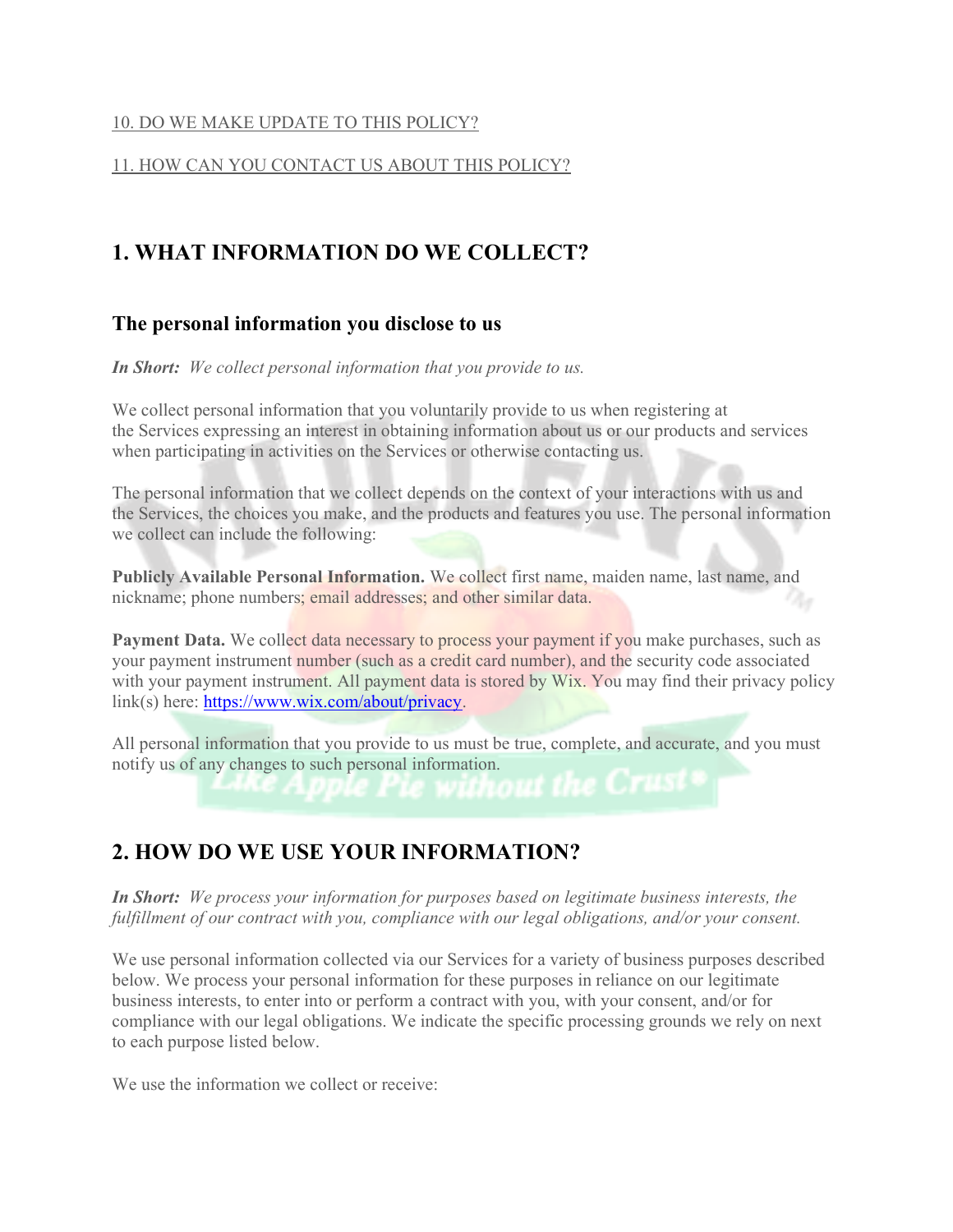- To facilitate account creation and logon process. If you choose to link your account with us to a third-party account (such as your Google or Facebook account), we use the information you allowed us to collect from those third parties to facilitate account creation and logon process for the performance of the contract.
- Fulfill and manage your orders. We may use your information to fulfill and manage your orders, payments, returns, and exchanges made through the Services.
- To manage user accounts. We may use your information to manage our account and keep it in working order.
- To respond to user inquiries/offer support to users. We may use your information to respond to your inquiries and solve any potential issues you might have with the use of our Services.

#### 3. WILL YOUR INFORMATION BE SHARED WITH ANYONE?

In Short: We only share information with your consent, to comply with laws, provide you with services, protect your rights, or fulfill business obligations.

We may process or share data based on the following legal basis:

- Consent: We may process your data if you have given us specific consent to use your personal information for a specific purpose.
- Legitimate Interests: We may process your data when it is reasonably necessary to achieve our legitimate business interests.
- Performance of a Contract: Where we have entered into a contract with you, we may process your personal information to fulfill the terms of our contract.
- Legal Obligations: We may disclose your information where we are legally required to do so to comply with applicable law, governmental requests, a judicial proceeding, court order, or legal processes, such as in response to a court order or a subpoena (including in response to public authorities to meet national security or law enforcement requirements).
- Vital Interests: We may disclose your information where we believe it is necessary to investigate, prevent, or take action regarding potential violations of our policies, suspected fraud, situations involving potential threats to the safety of any person and illegal activities, or as evidence in litigation in which we are involved.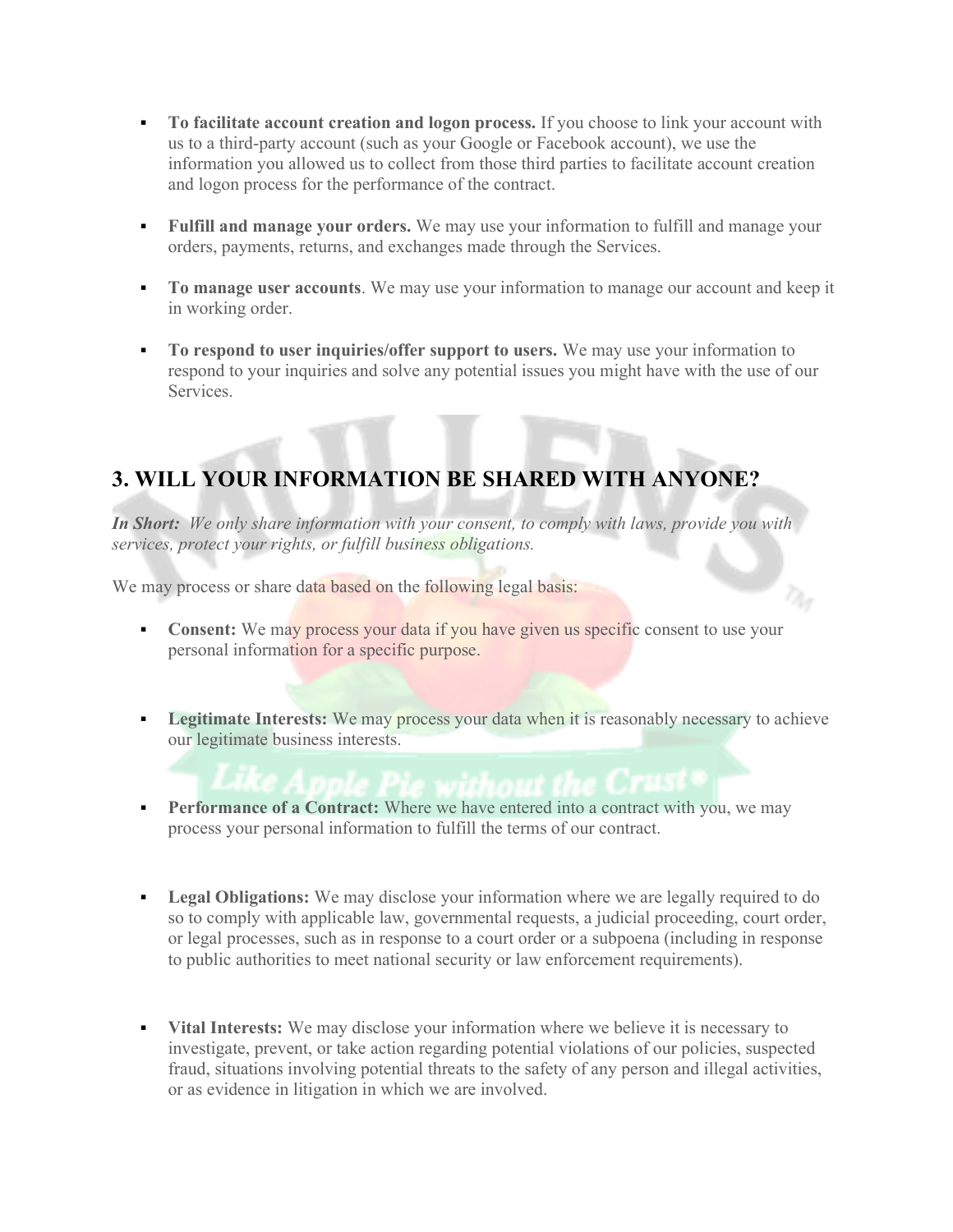More specifically, we may need to process your data or share your personal information in the following situations:

- Vendors, Consultants, and Other Third-Party Service Providers. We may share your data with third-party vendors, service providers, contractors, or agents who perform services for us or on our behalf and require access to such information to do that work. Examples include payment processing, data analysis, email delivery, hosting services, customer service, and marketing efforts. We may allow selected third parties to use tracking technology on the Services, which will enable them to collect data about how you interact with the Services over time. This information may be used to, among other things, analyze and track data, determine the popularity of certain content, and better understand online activity. Unless described in this Policy, we do not share, sell, rent, or trade any of your information with third parties for their promotional purposes.
- Business Transfers. We may share or transfer your information in connection with, or during negotiations of, any merger, sale of company assets, financing, or acquisition of all or a portion of our business to another company.
- Third-Party Advertisers. We may use third-party advertising companies to serve ads when you visit the Services. These companies may use information about your visits to our Website(s) and other websites that are contained in web cookies and other tracking technologies to provide advertisements about goods and services of interest to you.

みゅ

### 4. HOW LONG DO WE KEEP YOUR INFORMATION?

In Short: We keep your information for as long as necessary to fulfill the purposes outlined in this privacy policy unless otherwise required by law.

We will only keep your personal information for as long as it is necessary for the purposes set out in this privacy policy unless a longer retention period is required or permitted by law (such as tax, accounting, or other legal requirements). No purpose in this policy will require us to keep your personal information for longer than the period in which users have an account with us.

When we have no ongoing legitimate business need to process your personal information, we will either delete or anonymize it, or, if this is not possible (for example, because your personal information has been stored in backup archives), then we will securely store your personal information and isolate it from any further processing until deletion is possible.

### 5. HOW DO WE KEEP YOUR INFORMATION SAFE?

In Short: We aim to protect your personal information through a system of organizational and technical security measures.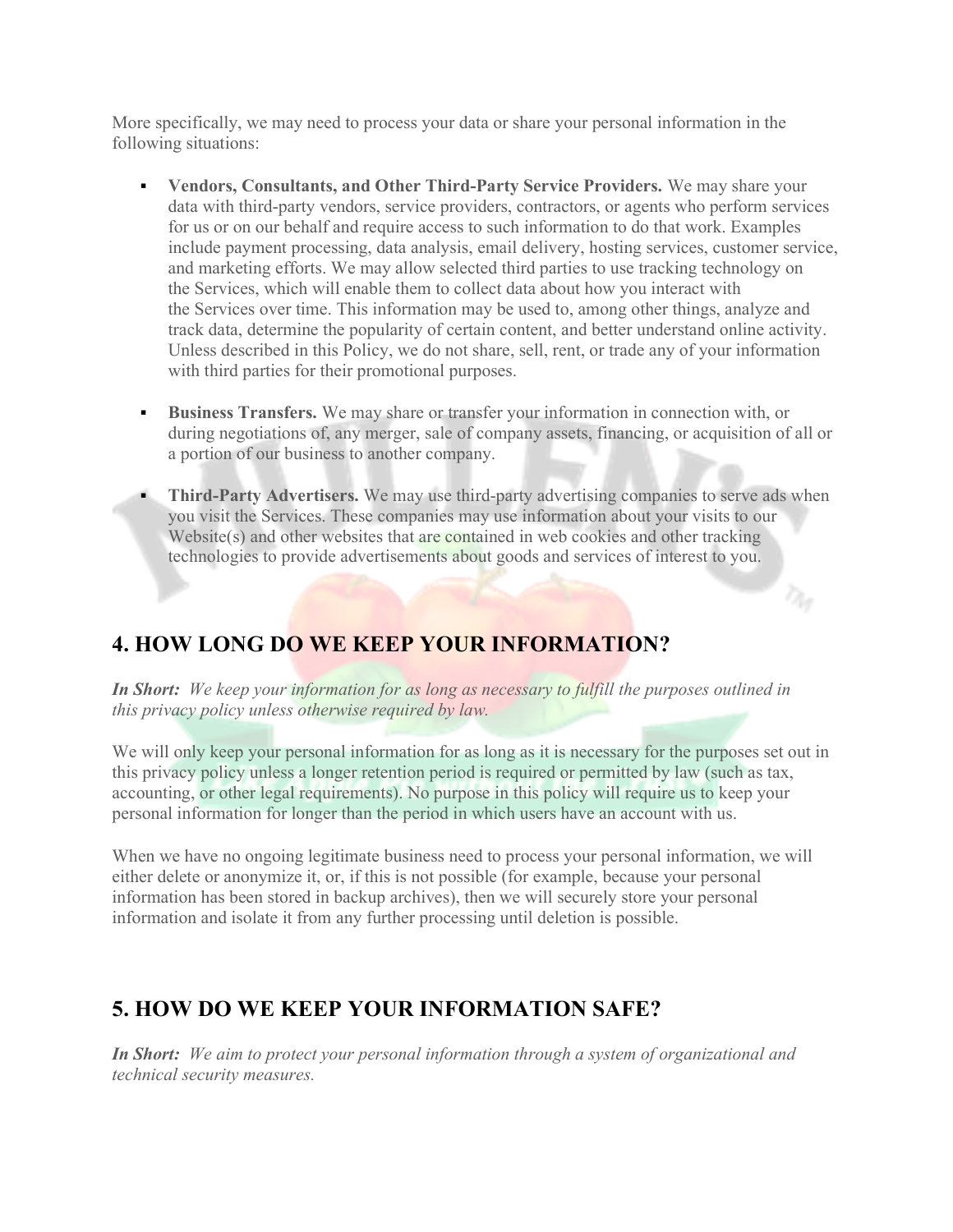We have implemented appropriate technical and organizational security measures designed to protect the security of any personal information we process. However, please also remember that we cannot guarantee that the internet itself is 100% secure. Although we will do our best to protect your personal information, the transmission of personal information to and from our Services is at your own risk. You should only access the services within a secure environment.

## 6. DO WE COLLECT INFORMATION FROM MINORS?

In Short: We do not knowingly collect data from or market to children under 18 years of age.

We do not knowingly solicit data from or market to children under 18 years of age. By using the Services, you represent that you are at least 18 or that you are the parent or guardian of such a minor and consent to such minor dependent's use of the Services. If we learn that personal information from users less than 18 years of age has been collected, we will deactivate the account and take reasonable measures to promptly delete such data from our records. If you become aware of any data we have collected from children under the age of 18, please contact us at mullenfoods@outlook.com.

### 7. WHAT ARE YOUR PRIVACY RIGHTS?

In Short: You may review, change, or terminate your account at any time.

If you are resident in the European Economic Area and you believe we are unlawfully processing your personal information, you also have the right to complain to your local data protection supervisory authority. You can find their contact details here: http://ec.europa.eu/justice/dataprotection/bodies/authorities/index\_en.htm.

If you have questions or comments about your privacy rights, you may email us at mullenfoods@outlook.com.

#### Account Information

If you would at any time like to review or change the information in your account or terminate your account, you can:

■ Log into your account settings and update your user account.

Upon your request to terminate your account, we will deactivate or delete your account and information from our active databases. However, some information may be retained in our files to prevent fraud, troubleshoot problems, assist with any investigations, enforce our Terms of Use, and/or comply with legal requirements.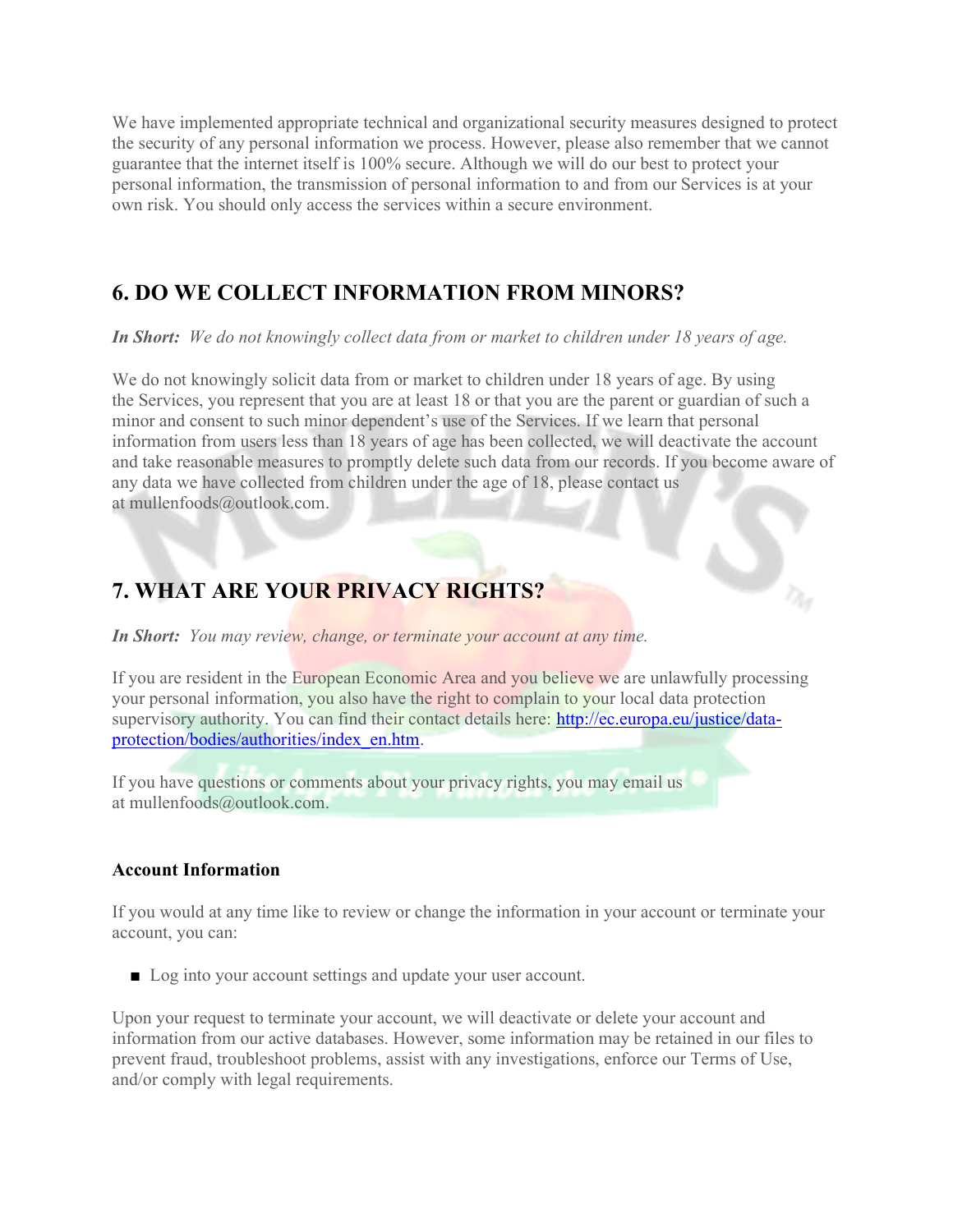Opting out of email marketing: You can unsubscribe from our marketing email list at any time by clicking on the unsubscribe link in the emails that we send or by contacting us using the details provided below. You will then be removed from the marketing email list – however, we will still need to send you service-related emails that are necessary for the administration and use of your account. To otherwise opt out, you may:

■ Access your account settings and update preferences.

#### 8. CONTROLS FOR DO-NOT-TRACK FEATURES

Most web browsers and some mobile operating systems and mobile applications include a Do-Not-Track ("DNT") feature or setting you can activate to signal your privacy preference not to have data about your online browsing activities monitored and collected. No uniform technology standard for recognizing and implementing DNT signals has been finalized. As such, we do not currently respond to DNT browser signals or any other mechanism that automatically communicates your choice not to be tracked online. If a standard for online tracking is adopted that we must follow in the future, we will inform you about that practice in a revised version of this privacy policy.

#### 9. DO CALIFORNIA RESIDENTS HAVE SPECIFIC PRIVACY RIGHTS?

In Short: Yes, if you are a resident of California, you are granted specific rights regarding access to your personal information.

California Civil Code Section 1798.83, also known as the "Shine The Light" law, permits our users who are California residents to request and obtain from us, once a year and free of charge, information about categories of personal information (if any) we disclosed to third parties for direct marketing purposes and the names and addresses of all third parties with which we shared personal information in the immediately preceding calendar year. If you are a California resident and would like to make such a request, please submit your request in writing to us using the contact information provided below.

If you are under 18 years of age, reside in California, and have a registered account with the Services, you have the right to request the removal of unwanted data that you publicly post on the Services. To request the removal of such data, please contact us using the contact information provided below, and include the email address associated with your account and a statement that you reside in California. We will make sure the data is not publicly displayed on the Services, but please be aware that the data may not be completely or comprehensively removed from our systems.

# 10. DO WE MAKE UPDATE TO THIS POLICY?